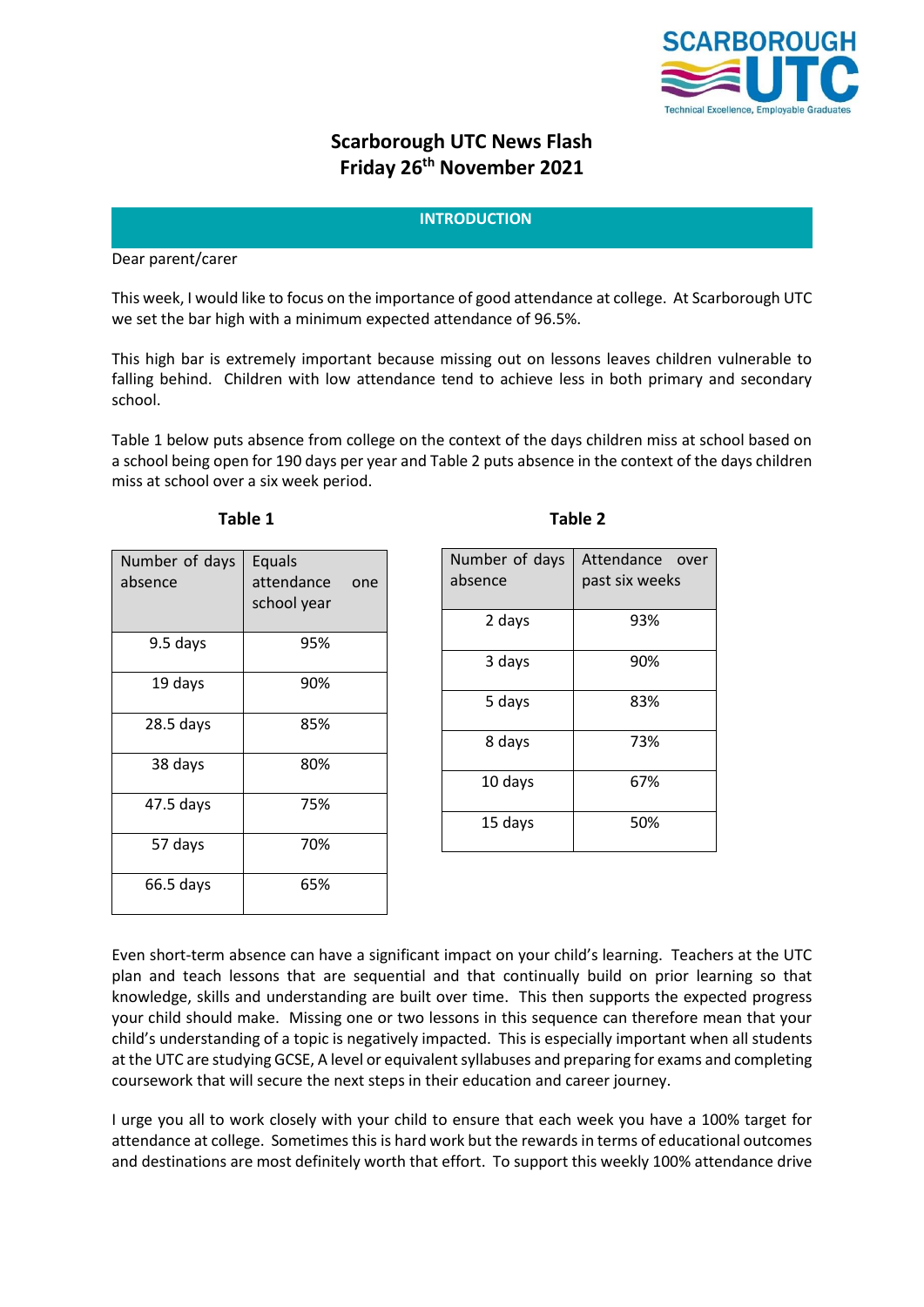we will be holding a draw each week for those achieving 100% and the chosen students will each receive a certificate and free lunch voucher.

*Winning is fun... Sure. But winning is not the point. Wanting to win is the point. Not giving up is the point. Never letting up is the point. Never being satisfied with what you've done is the point.*

[Pat Summitt](https://www.brainyquote.com/authors/pat-summitt-quotes)

*Perseverance doesn't always mean winning and losing. Perseverance means showing up and rising to the occasion and performing.*

[Michael Chiesa](https://www.brainyquote.com/authors/michael-chiesa-quotes)

Thank you for your support.

**Mr Kilgour Principal**

**T&L@SUTC**

Our Year 13 engineering diploma students took part in a visit to Severfield this morning in order to find out more about what Severfield do and how they do it. The visit formed part of the Project Based Learning activity students are undertaking with Severfield as a part of their Material Science unit. Students were given a tour of the production line from raw material entering the building to the finished product exiting at the end. This was a unique opportunity to see a structural engineering production line, with the experience enjoyed by all. Many thanks to the Severfield team for coordinating and facilitating our visit.



#### **TECHNICAL EXCELLENCE**

News from Systems Control. This week students in year 12 and 13 have been doing some practical investigations for part of their unit 5 electrical and electronic design looking at Resistor capacitor networks used for timing and determining the relationship between voltage and current for a charging and discharging capacitor. With the Year 13 students on the electrical and electronic pathway, students then investigate amplification using transistors, with analysis of transistor 'biasing' - a feature which allows the transistor to be held so it is switched on or 'saturated' to the point where it will amplify or boost the full signal received. Without this feature - what happens is that only the strongest part of the signal is amplified, due to the transistor partially switching on and off. We also looked at resistor and capacitor filters which can be used together to create something to pass high or low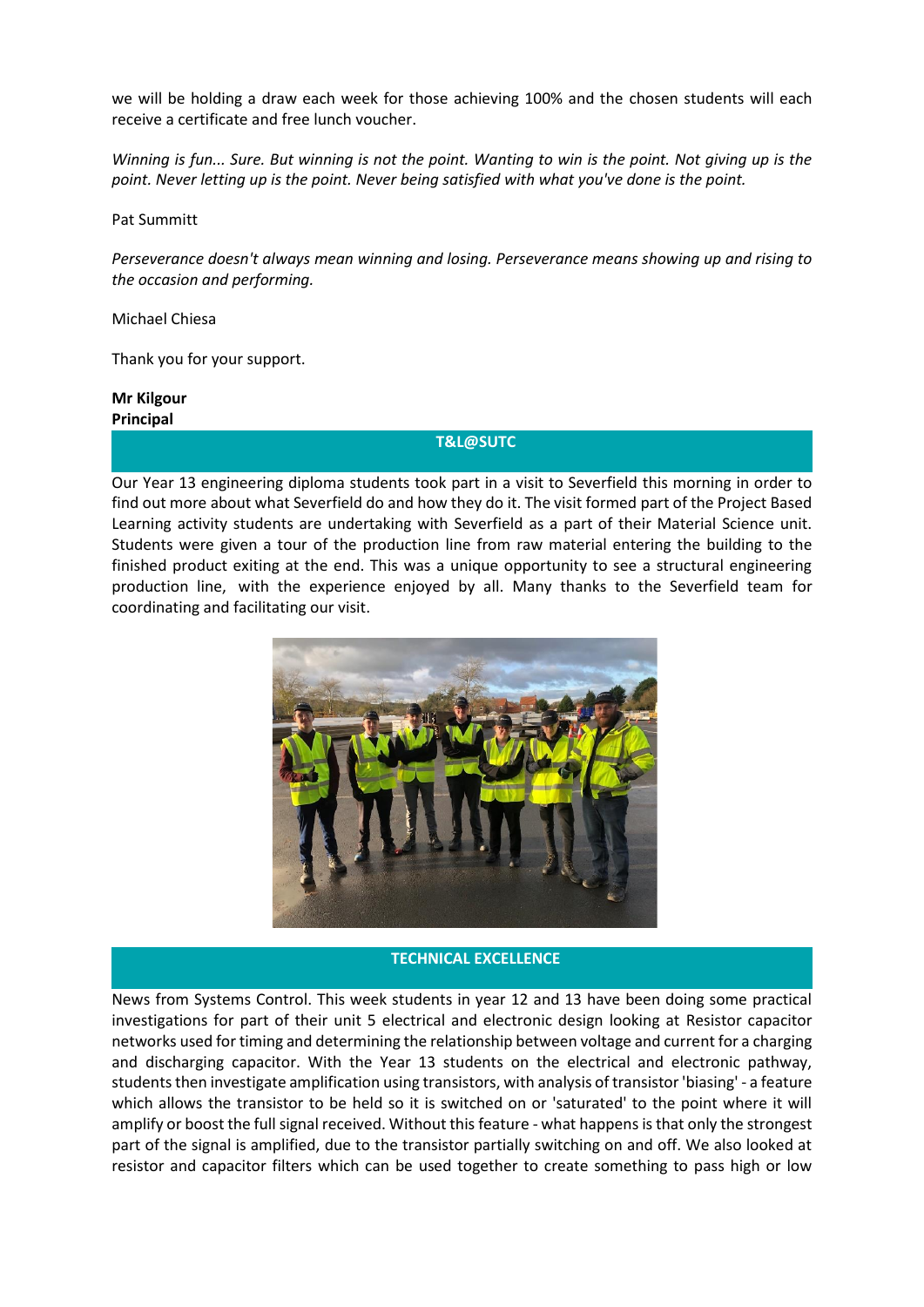frequency signals. A frequency filter has many applications which as you can imagine is useful in security and authentication as well as in audio applications.

Year 10 have been doing some further work on Ohm's Law introducing the voltage divider and how it can usefully be used in sensor circuits. The fundamentals in systems control relate to the relationships with current (the flow of electrical charge in a circuit, measured in amps) resistance (the limiting force which affects the flow of charge) and the force which caused the current to flow called electromotive force which we commonly refer to as voltage. Voltage, Current and Resistance then are our building blocks for understanding this amazing 'unseen' invisible force which we see the effects of in the circuits we build and the analysis learners here make by using their solderless breadboards and multimeters or computer aided design. We are gradually building an understanding of these basic principles - both through practical work and with our low stakes quizzes and I am pleased that we are seeing some progress building understanding in what is for many a new subject.

Year 11 this week have been showing their understanding of circuit manufacture by creating their coursework printed circuit boards in the workshop. We use a photographic process, involving a lightbox, and a photo-resist chemical. Students use an 'artwork' version of their PCB design which is printed onto clear acetate from their computer aided design work. Once the printed circuit boards are 'developed' in class, they are then put into a spraying machine which jets a solution of sodium persulphate. Na<sub>2</sub>S<sub>2</sub>O<sub>8</sub> this then bonds (removes, taking it into solution) the exposed copper which is not part of the circuit, leaving the required copper circuit on the board which then requires drilling and soldering. Students have to do this all independently - which is fantastic to see at this point in the course. Alongside the practical success seen so far this week, I'd like to emphasise the importance of attending our engineering support sessions they are on to give all students an extra opportunity to put time into their engineering studies. Preparing for Summer 2022 started with the decision to come to Scarborough UTC, and we are uniquely set up to guide and support students on their journey to becoming Technically Excellent, Employable Graduates. I've spoken in lesson to Year 11, saying that as part of their summer preparation they should be building in preparation time to go over theory areas they are not confident with. I am using the term 'preparation' rather than revision, as the term revision for some looking back is too much associated with COVID and not being in lesson, and whilst we acknowledge that in Systems, I'm really wanting to support students with being forward focused and thinking of themselves in Summer 22 what do they want for themselves and what are they 'putting in' to the pot to make sure it happens? Have a great weekend, Mr Brown

## **ASSESSMENT AND CURRICULUM**

**All Years:** All assessment information, Attendance, Professional values, behaviour and target information is published on the "My Child at school" app. This is a secure and personal portal that allows you to assess the progress of your child at any time. Invites for the portal have been issued. If there are any issues accessing the app, please report this to [enquiries@scarboroughutc.co.uk](mailto:enquiries@scarboroughutc.co.uk) for further assistance. Registering for the APP is vital as this is the primary method of regular communication to parents.

#### **Behaviour and Safety**

It is important to continue the highest standards of business dress policy and ensure that equipment, stationary and scientific calculators are checked regularly.

Maintaining 100% attendance is important to ensure we can continue to support progress effectively. Students are supported through tutor time with attendance challenges. Attendance is a very important focus for all students to ensure we can support attainment throughout the Autumn term. A hard-working environment is vital to ensure students feel safe and make continued progress.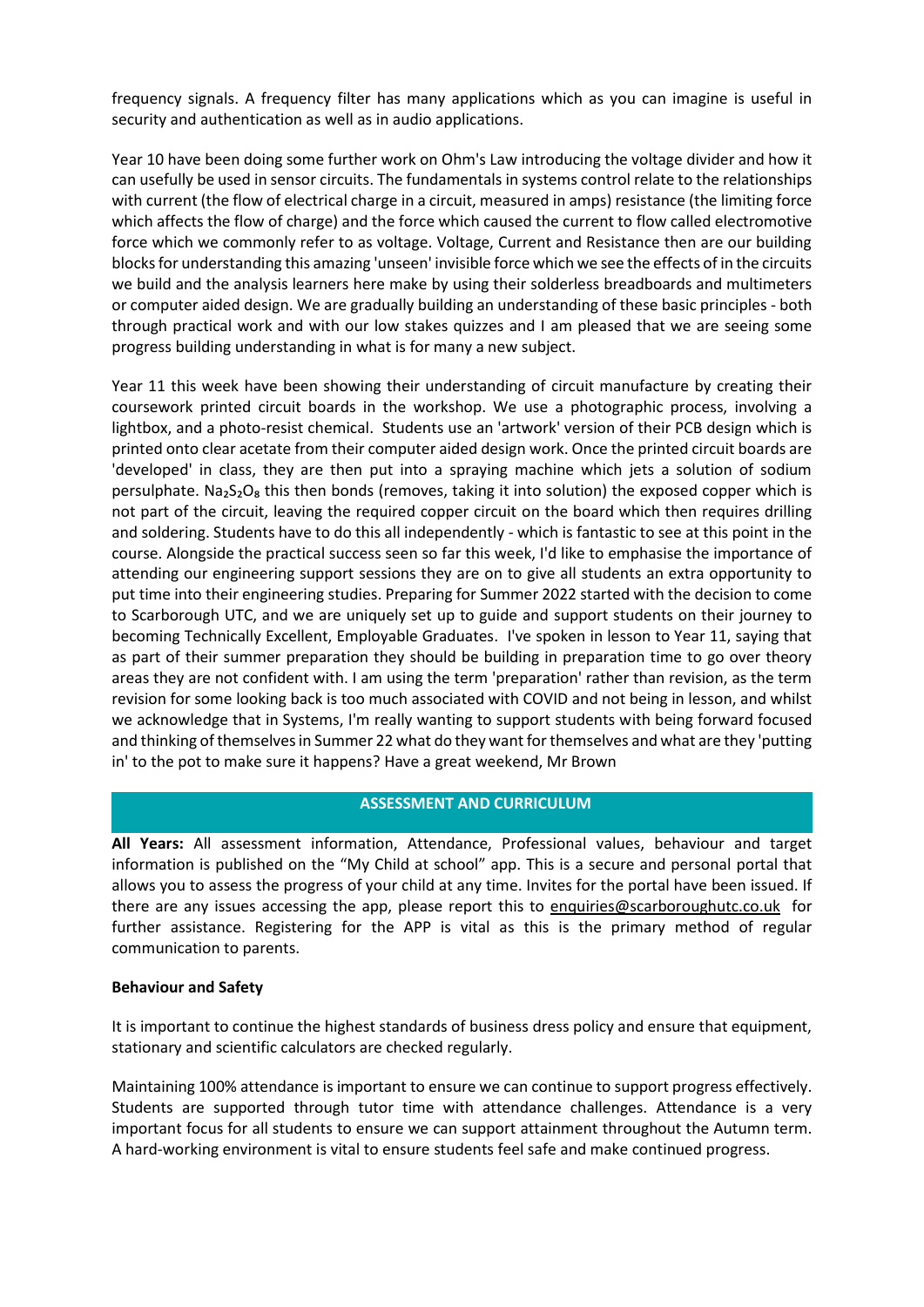Firstly, structures are in place to guarantee that all students gain best opportunity to meet high standards and are recognised for hard work in areas identified by **P**rofessional **V**alues and **E**mployability **S**kills (**PVES**), these positive points are identified on your MCAS parental account. By tracking this information regularly, you will be able to identify areas of strength and development for your child

## **Curriculum, Feedback and Assessment**

## **Year 10 & 12**

The results of recent formative assessments are available on MCAS.

#### **Year 11 & Y13**

Formal pre-public exams have been completed and we are now looking forward to Year 11 and 13 progress evening on Thursday 2nd December. Thank you for booking your appointments on the **"My Child at School"** Parental account/ App.

Event Details: **Subject Progress Evening (Parents Evening) at the Scarborough UTC.**

#### Date: **Thursday 2nd of December 2021**

#### Time: **4:30pm to 7:00pm**

Refreshments available from 4:15pm in the restaurant area. Scheduled individual teacher appointments from 4:30pm to 7:00pm. Any issues before the evening please email **enquiries@scarboroughutc.co.uk.**

#### **MATHEMATICS**

#### **Senior Maths Challenge**

Over 82,000 students from across the UK took part in the annual UK Mathematics Trust Senior Maths Challenge for students in Years 11 to 13. The challenge is organised and produced by the UK Mathematics Trust (UKMT)\*, a registered charity established in 1996, whose aim is to advance the education of children and young people in mathematics. The UKMT organises national mathematics competitions and other maths enrichment activities for 11-18 year old UK school pupils. The challenge involves answering 25 multiple choice questions in 90 minutes and is sat in school under normal exam conditions. The top 10% achieve Gold, next 20% achieve Silver and next 30% get Bronze.

SUTC students who took part achieved 1 Gold, 4 Silvers and 8 Bronzes in this year's challenge. Adam Hodgson in Year 11 achieved the Best in School Award and a Gold Award with 102 points and Kayden Zanelli in Year 12 and Ryan Sennett achieved Best in Year with 74 and 70 points respectively in addition to their Silver Awards.

The two students achieving Silver award were year 12 students Daniel Oakley with 67 points and Richard Sharp with 68 points. The eight students achieving Bronze Awards were Year 13 students Matthew Potts, Ethan Burnett, Alex Jenkin, Harvey Mosley and Ryan Pashby. Serhi Popov in year 12 and Year 11 students Ben Morris and Xavier Prior. Well done to all the students that took part.

\*In the last academic over 600,000 pupils from 4,000 schools took part in the three individual challenges, (Senior, Intermediate and Junior) making it the UK's biggest national maths competition. Each challenge leads into a follow-on Olympiad round. UKMT also run mentoring schemes and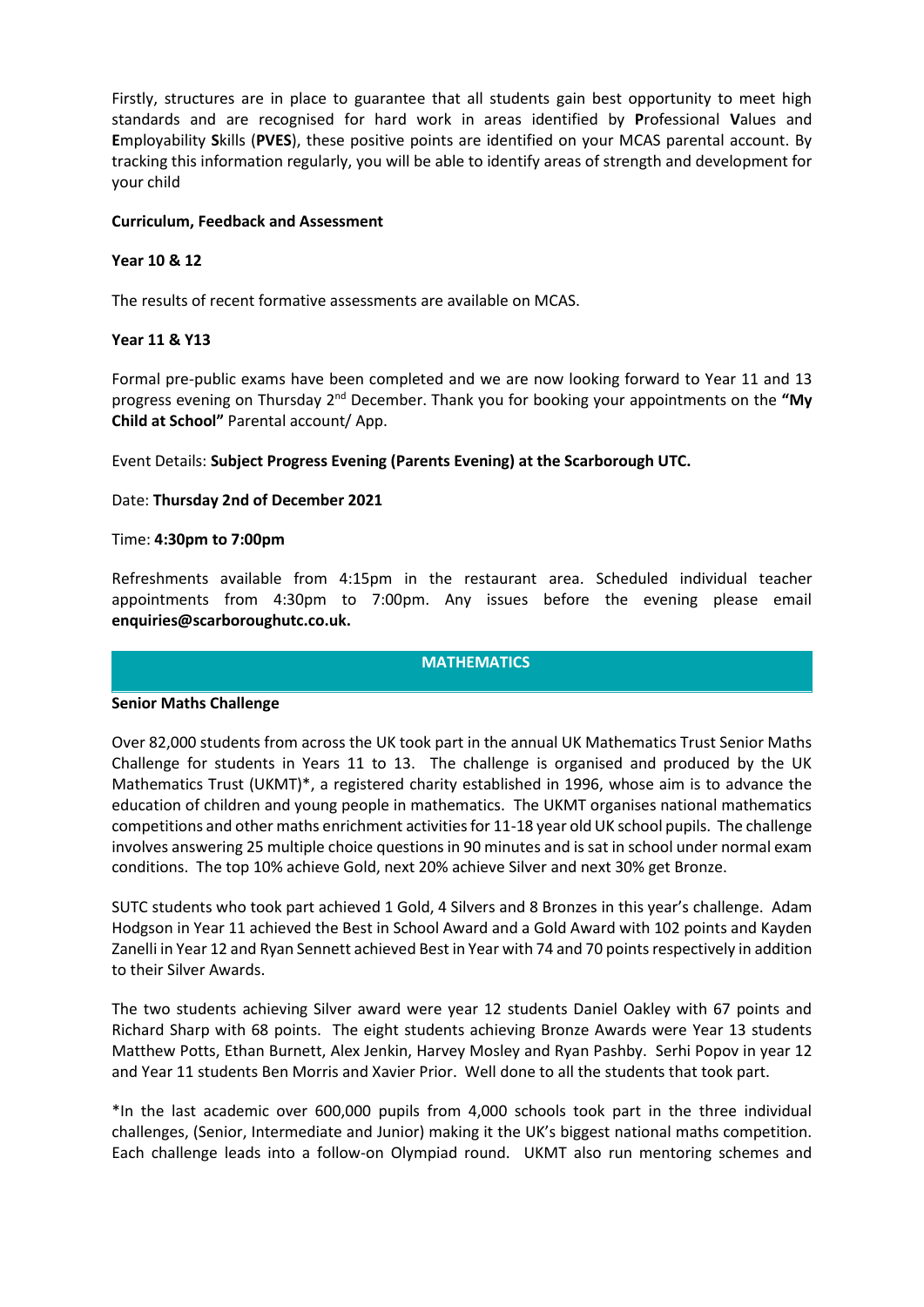summer schools for high performing students as well as training a team of six to represent the UK in the International Mathematical Olympiad.

## **SIXTH FORM**

Congratulations to those with the highest points for self-management in the sixth form: Blake Lancaster In Year 13 and Lucy Pashby in Year 12. Self-management is one area of our professional values and employability skills and is something that employers are keen for workers to have as a skill in the workplace. Meeting deadlines and completing independent study are key to success in the sixth form.

Parent's Evening will be on December 2<sup>nd</sup> for Year 13. This will take place from 4.30 – 6.30pm in the Hall. We look forward to speaking with you then about your child's work and progress.

UCAS deadline for UTC students to complete their applications and to pay and send on UCAS Hub is December  $1^{st}$ . The cost of one choice is £22 and five choices £26.50. All students have been given detailed feedback on their personal statements. They apply through UCAS Hub. Students applying to University in Year 13 have been given guidance on completing their applications on Wednesday mornings and on Friday afternoons.

Those applying for apprenticeships have been informed of the UCAS/Apprenticeships Discovery event that take place as a live online event on Tuesday 30<sup>th</sup> November. There are workshops from Rolls Royce, Dyson, PWC, Capgemini and Jaguar Land Rover. Students need to register themselves to attend part or all of the event that includes many different workshops and speakers. They can use this link to sign up[:https://www.ucas.com/events/ucasdiscovery-apprenticeships-fair-404796](https://www.ucas.com/events/ucasdiscovery-apprenticeships-fair-404796)

Students in Year 12 applying for The Social Mobility Project should ensure that they complete their applications by December 10<sup>th</sup>.

## **ETHOS**

The theme of the week has been Internet Safety. Our assemblies have been led by PC Liam Carter from North Yorkshire Police on Cyber Crime and how to protect yourself against it. They were spoken to about the Computer Misuse Act and the legal penalties linked to cybercrimes. Students were also informed about how to increase security on their passwords for their internet devices.

Our Christmas appeal will launch next week and our student leaders would like to collect toys for the NYCC Children's Appeal and tins of food for The Rainbow Centre. If you are able to send in donations for these appeals.

The Lessons from Auschwitz Project started this week online with learning about the holocaust with a live online presentation and the background to this.

#### **CAREERS**

Mr Forster has led careers interviews with our Year 11 students this week.

Our company of the month is UNISON and our Year 10 and 12 students had a talk with Mr Lawson from the Company on Monday explaining the engineering work that the company do and informing students of the apprenticeship opportunities.

Our Year 11 students who are interested in Sixth Form Studies here at the UTC sampled taster lessons this week on Thursday morning. This started with an information assembly about our entrance